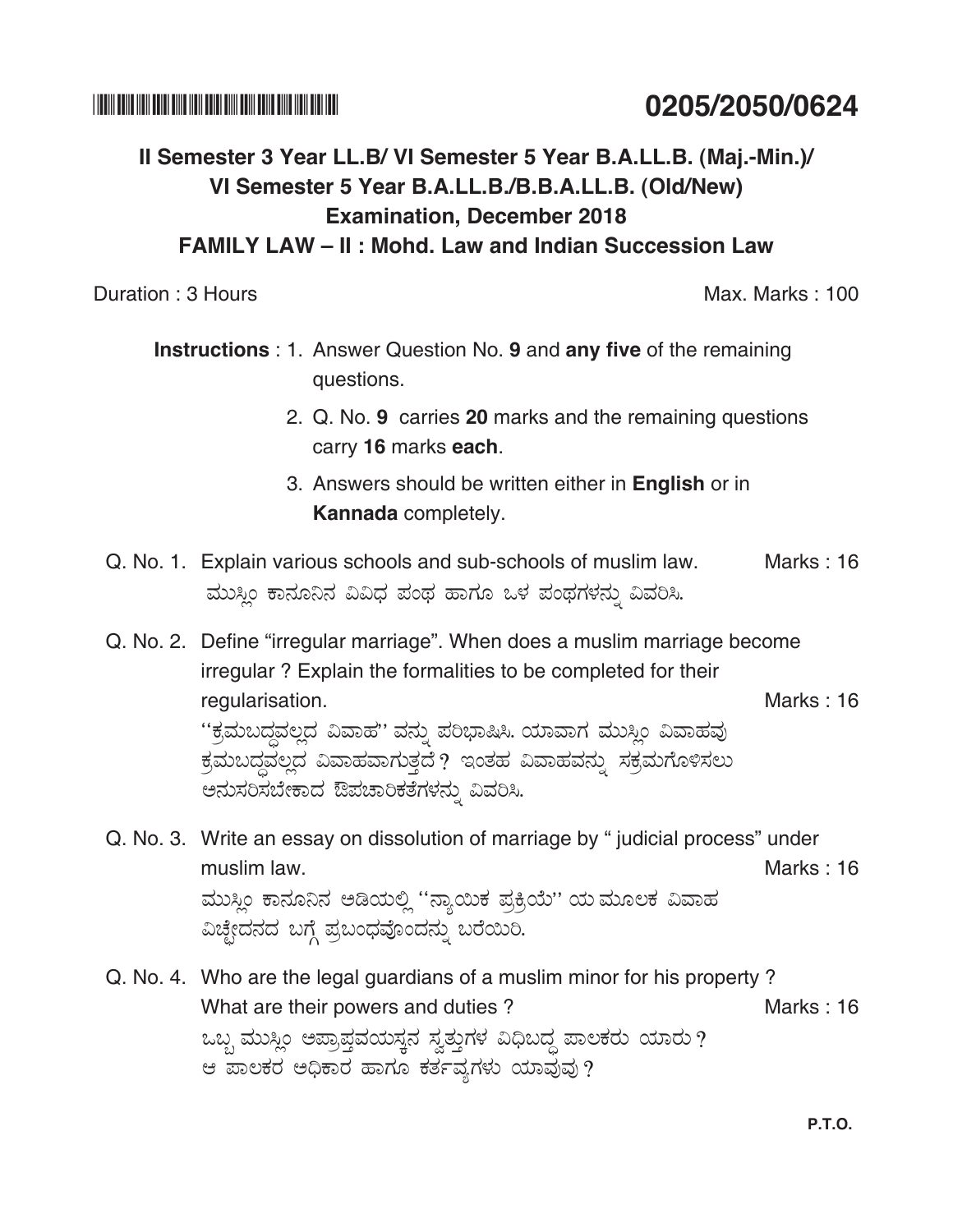### 0205/2050/0624

Q. No. 5. What is pre-emption ? Who can claim it ? Explain the formalities to be observed for the assertion of the right of pre-emption. Marks: 16 ಪೂರ್ವ ಕ್ರಯಾಧಿಕಾರ ಎಂದರೇನು ? ಯಾರು ಈ ಹಕ್ಷನ್ನು ಚಲಾಯಿಸಬಹುದು ? ಪೂರ್ವ ಕ್ರಯಾಧಿಕಾರವನ್ನು ಚಲಾಯಿಸುವಾಗ ಅನುಸರಿಸಬೇಕಾದ ಔಪಚಾರಿಕ ನಿಯಮಗಳನ್ನು ವಿವರಿಸಿ.

 $-2-$ 

- Q. No. 6. What is Domicile ? Explain the important provisions of Indian Succession Act relating to domicile. Marks: 16 ಅಧಿವಾಸ ಎಂದರೇನು ? ಅಧಿವಾಸದ ಬಗ್ಗೆ ಭಾರತೀಯ ಉತ್ತರಾಧಿಕಾರ ಕಾಯ್ದೆಯಲ್ಲಿರುವ ಪ್ರಮುಖ ಉಪಬಂಧಗಳನ್ನು ವಿವರಿಸಿ.
- Q. No. 7. Who is an Administrator? What are his powers and duties? Marks : 16 ಆಡಳಿತಾಧಿಕಾರಿ ಎಂದರೆ ಯಾರು ? ಆತನ ಅಧಿಕಾರ ಹಾಗೂ ಕರ್ತವ್ಯಗಳನ್ನು ವಿವರಿಸಿ.
- Q. No. 8. Write short notes on any two of the following: Marks:  $8\times2=16$ ಯಾವುದಾದರೂ ಎರಡಕ್ಕೆ ಲಘು ಟಿಪ್ಪಣಿ ಬರೆಯಿರಿ:
	- a) Doctrine of "Aul".

" " " " "

- b) Nullity of marriage under Indian Divorce Act. ಭಾರತೀಯ ವಿಚ್ಛೇದನ ಕಾಯ್ದೆಯಡಿಯಲ್ಲಿ ಶೂನ್ಯ ವಿವಾಹ.
- c) Jurisdiction of family courts. ಕೌಟುಂಬಿಕ ನ್ಯಾಯಾಲಯಗಳ ಅಧಿಕಾರವ್ಯಾಪ್ತಿ.
- Q. No. 9. Solve any two problems: ಯಾವುದಾದರೂ **ಎರಡು** ಸಮಸ್ಯೆಗಳನ್ನು ಪರಿಹರಿಸಿ :
	- a) John, a Christian dies leaving his wife, two sons, three daughters, father, mother and a sister. How do you distribute his property? Decide.

ಜಾನ್ ಎಂಬ ಕ್ರೈಸ್ತ ಧರ್ಮೀಯನು ಹೆಂಡತಿ, ಇಬ್ಬರು ಗಂಡು ಮಕ್ಕಳು, ಮೂವರು ಹೆಣ್ಣುಮಕ್ಕಳು, ತಂದೆ, ತಾಯಿ ಹಾಗೂ ಒಬ್ಬಳು ಸಹೋದರಿಯನ್ನು ಬಿಟ್ಟು ಮರಣಿಸಿದ್ದಾನೆ. ಆತನ ಆಸ್ತಿಯನ್ನು ಹೇಗೆ ಹಂಚುವಿರಿ ? ನಿರ್ಧರಿಸಿ.

Marks:  $2\times10=20$